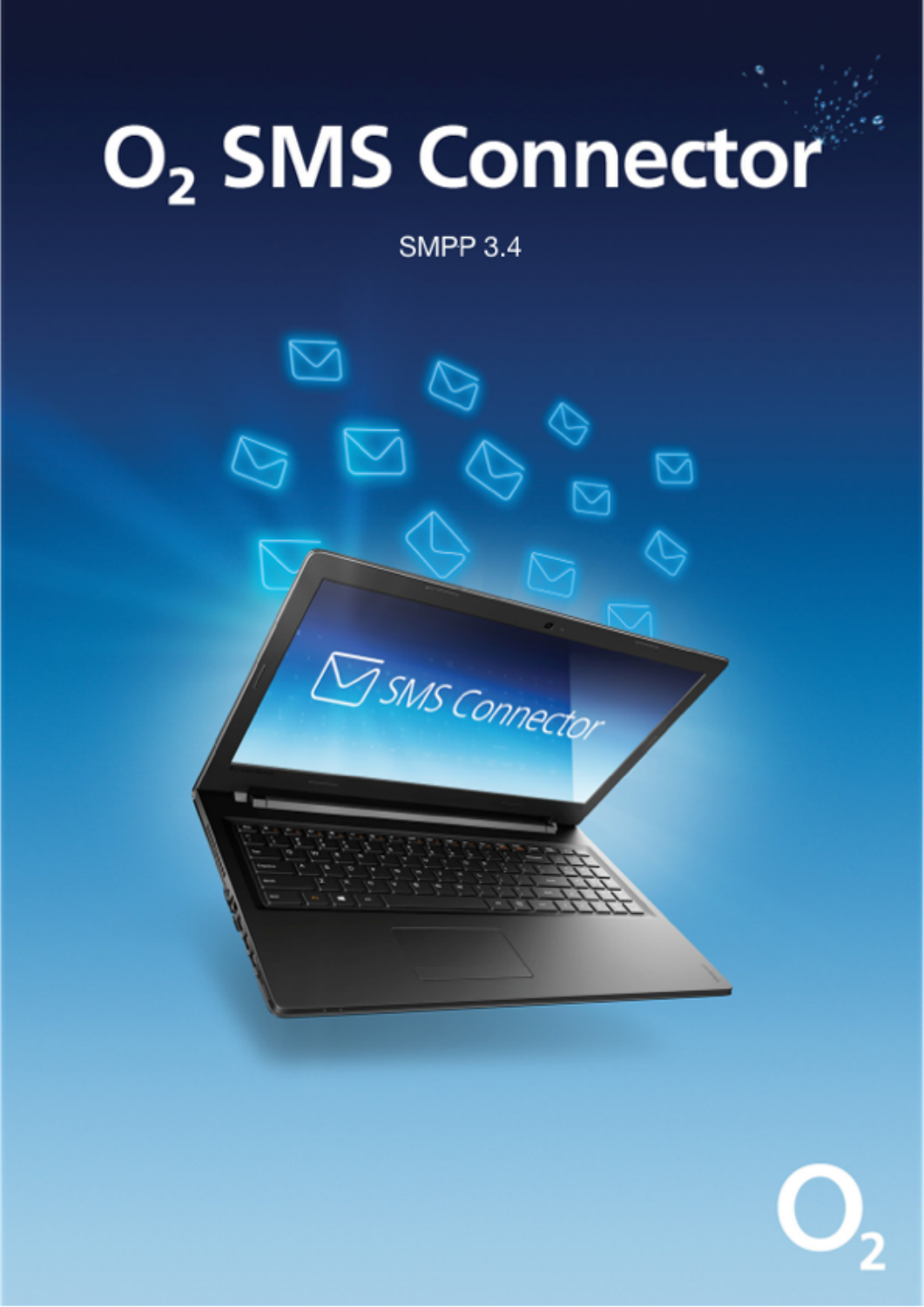#### **SMPP specification**

The Short Message Peer-to-Peer (SMPP) is an open, industry standard protocol used by the telecommunication industry for exchanging SMS messages between Short Message Service Centres (SMSC) and an SMS application systems.

The protocol is a level-7 TCP/IP protocol, which allows fast delivery of SMS messages.

The connection between the application and the Infobip SMPP server is SMPP version 3.4 (version 3.3 is not supported).

| <b>Name</b>                 | <b>Description</b>                                                                                           |
|-----------------------------|--------------------------------------------------------------------------------------------------------------|
| username                    | Required. Provided for each client.                                                                          |
| password                    | Required. Provided for each client.                                                                          |
| IP address / host name      | Required. Primary connection point:<br>smpp1.smstools.sk<br>Secondary connection point:<br>smpp2.smstools.sk |
|                             | <b>SSL Connection point:</b><br>smpp-ssl.smstools.sk                                                         |
| port                        | Required.<br>8888 (primary and secondary)<br>8887 (ssl)                                                      |
| timeout (keep alive or msg) | Required. 30 sec                                                                                             |
| system_type                 | Optional. <r:route_code></r:route_code>                                                                      |

#### **SMPP parameters**

#### Important:

You are allowed to bind as transmitter, receiver or transceiver. In order to receive delivery reports, you must bind as transceiver or receiver.

You'll receive delivery reports only if your route provides delivery reporting. Delivery reports will be sent equally over all of your currently available sessions capable of receiving them (transceiver or receiver).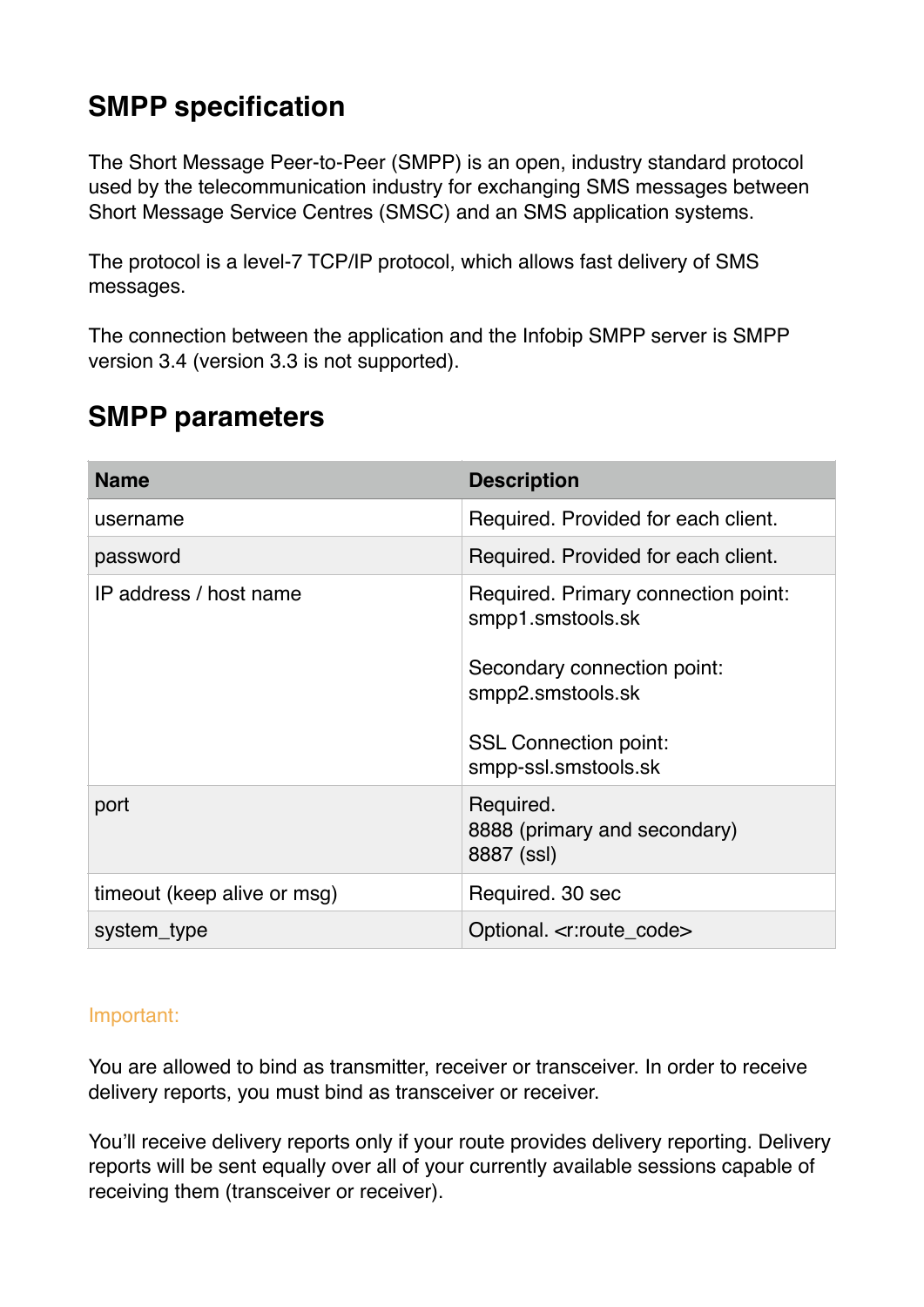By default, you are allowed to bind with 4 sessions.

## **PDUS SUPPORTED:**

- bind transmitter
- bind receiver
- bind transceiver
- unbind
- submit\_sm
- deliver\_sm
- enquire link

## **DELIVERY REPORT FORMAT**

"id:<message\_id> sub:<message\_sub> dlvrd:<message\_dlvrd> submit date:<message\_submit\_date> done date:<message\_done\_date> stat:<message\_stat> err:<message\_err>"

#### **DELIVERY STATUSES (MESSAGE\_STAT):**

- DELIVRD
- EXPIRED
- DELETED
- UNDELIV
- ACCEPTD
- DELIVERY UNKNOWN
- REJECTED

#### **Data coding scheme**

If you set DCS 0 or DCS 1 when sending messages, we will treat that as default GSM7 encoding (SMSC Default Alphabet or IA5).

For Latin1 (ISO-8859-1) please use DCS 3 and DCS 8 for sending messages as Unicode (ISO/IEC-10646).

#### **COMMAND STATUS & GSM ERROR CODES**

Each request sent to our system is to receive an acknowledgement in submit\_sm resp PDU and it is fully compliant with SMPP v 3.4 standard. A few proprietary platform command statuses which are described [here](http://dev.infobip.com/v1/page/command-status-gsm-error-codes) along with platform specific delivery report [error codes](http://dev.infobip.com/v1/page/command-status-gsm-error-codes) you may encounter in deliver\_sm PDU.